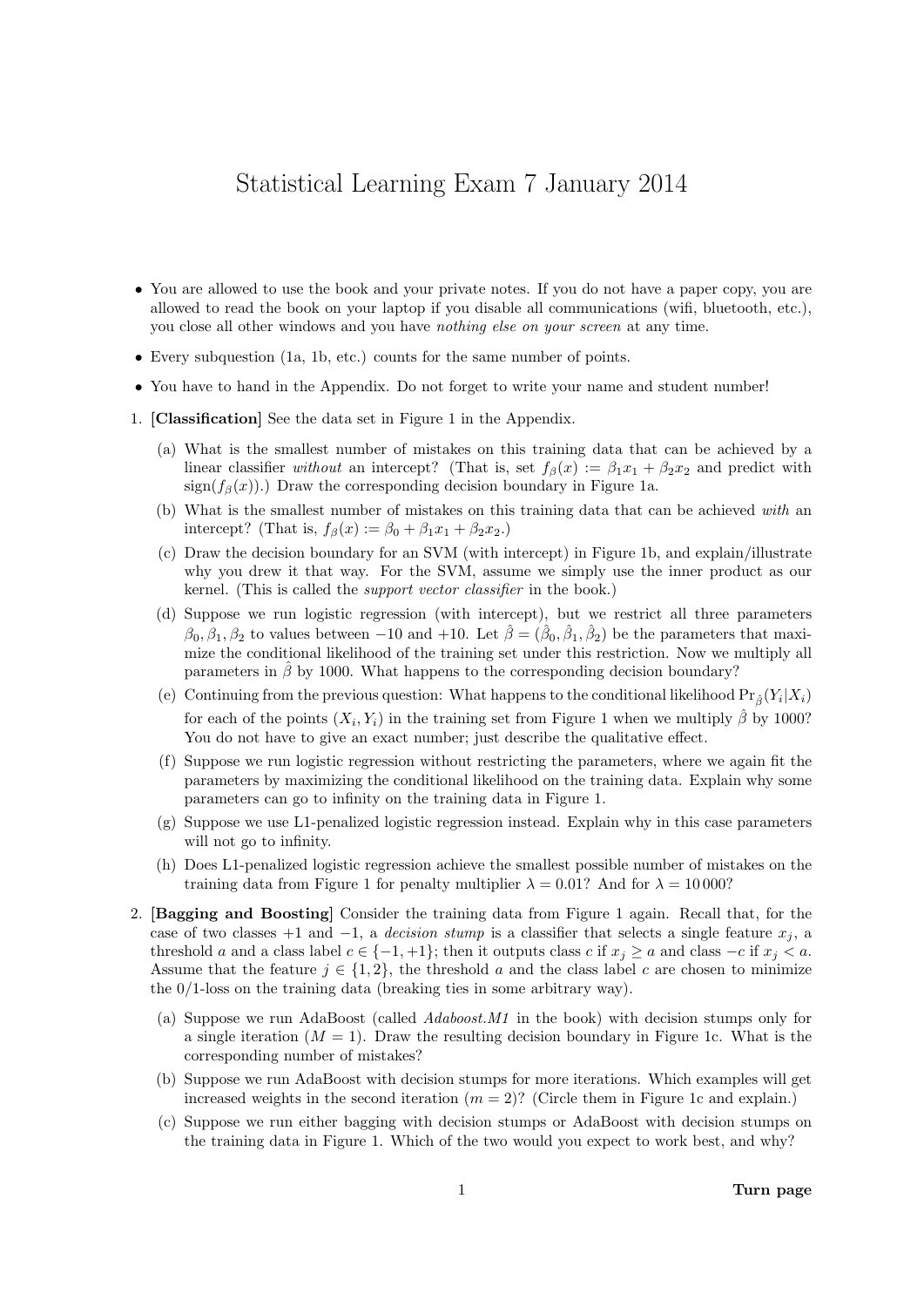- 3. [Cross-validation for regression]. The machine learning company Earning by Learning sells you its famous super-trade-mark regression learning algorithm. However, you find out by accident that the algorithm *does not really learn*: the output of the learning algorithm is always the same regression function, no matter what the training set is. You email the company to complain about this. In response, they send you 10 000 new learning algorithms, and they tell you that one of these will definitely perform well on your data; you can simply find a good one for your data by cross-validation. However, after some testing you find that the 10 000 new 'algorithms' still do not learn: they each output a different but fixed regression function, which does not change if you change the training set.
	- (a) Suppose you are given a training set  $\mathcal{T} = (X_1, Y_1), \ldots, (X_N, Y_N)$ . Explain why, irrespective of the value of  $K$ , the K-fold cross-validation error for an algorithm that does not learn is equal to its training set error, and why this means that running K-fold cross validation for the 10 000 new learning algorithms amounts to empirical risk minimization.
	- (b) Frustrated with the company, you decide to learn a regression function for  $\mathcal T$  by ridge regression instead. Suppose you first determine the linear regression parameters  $\hat{\beta}_{\lambda}$  using ridge regression on the full set  $\mathcal T$  for each value of the penalty multiplier  $\lambda$  in the set  $\{0.00, 0.01, 0.02, \ldots, 100.00\}$ . Then you use cross-validation, again on the full set  $\mathcal{T}$ , to choose between the various  $\hat{\beta}_{\lambda}$ . In what sense is this procedure different from the standard crossvalidation method to learn  $\lambda$  in ridge regression? Can you say anything about the  $\lambda$  that you will tend to choose and explain whether it is a good choice?
	- (c) Suppose that I now use the standard cross-validation method to learn  $\lambda$  in ridge regression. Now I repeat the same procedure after a rescaling, where I multiplied all features by 5. Will this change the  $\lambda$  I find by cross-validation? And will it change the predicted values for Y given X according to the fitted  $\hat{\beta}_{\lambda}$ ? What happens if I use the Lasso instead of ridge regression? Explain your answers.